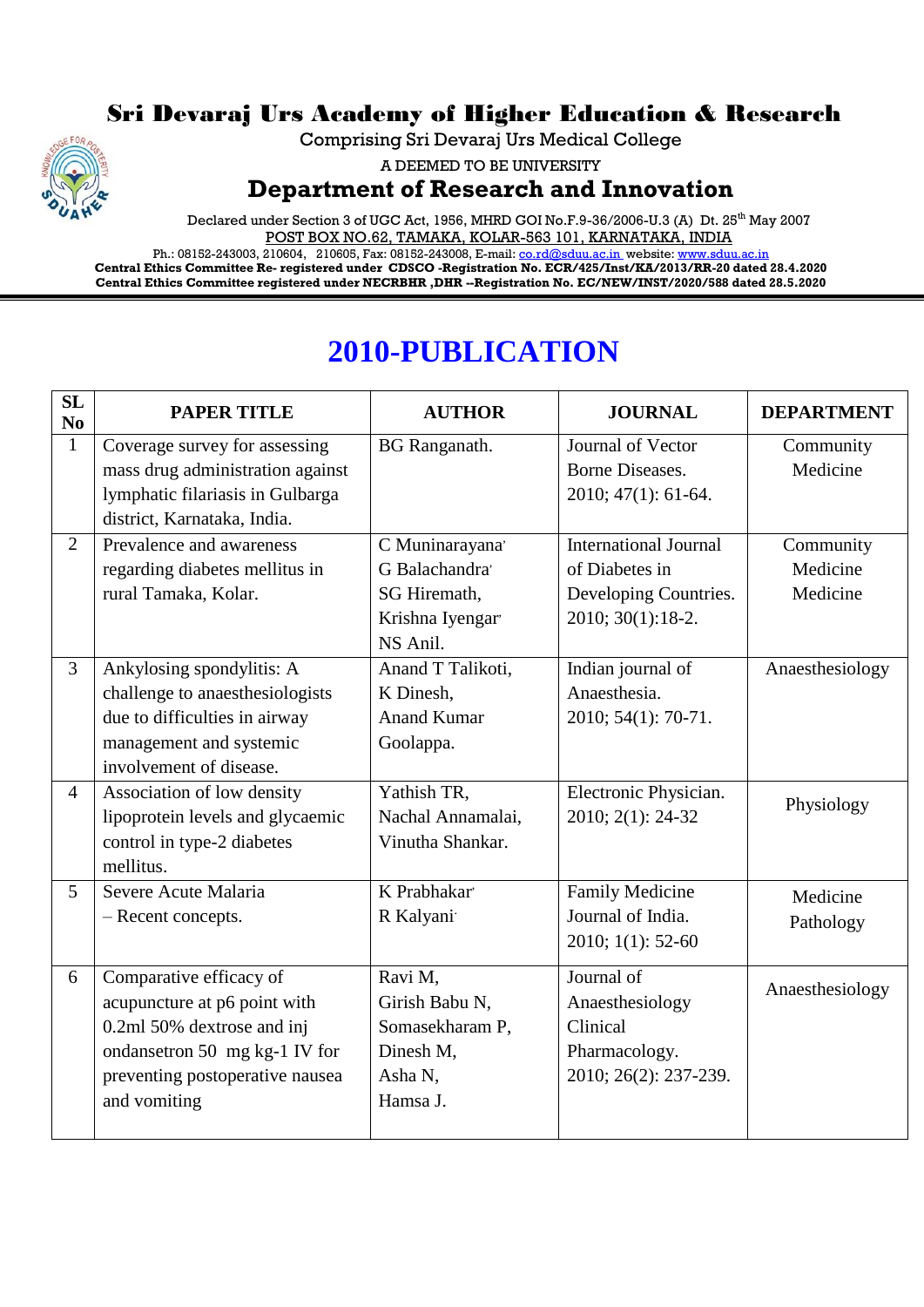| 7  | Management of cough syncope          | Ravi. M            | Journal of                   |                 |
|----|--------------------------------------|--------------------|------------------------------|-----------------|
|    | and hypoglycemia in a urological     | Sujatha. M.P       | Anaesthesiology              | Anaesthesiology |
|    | case                                 | Dinesh. K          | <b>Clinical Pharmacology</b> |                 |
|    |                                      | Ramesh Kumar. P.B  | 2010; 26(2): 276             |                 |
|    |                                      | Asha. N            |                              |                 |
|    |                                      | Somasekharam P.    |                              |                 |
|    |                                      |                    |                              |                 |
| 8  | Auto laryngotomy with razor          | Ramesh Kumar.P.B   | Journal of                   | Anaesthesiology |
|    | blade - Rare case of laryngeal       | Dinesh. K          | Anaesthesiology              |                 |
|    | foreign body                         | Ravi. M            | <b>Clinical Pharmacology</b> |                 |
|    |                                      | Hemanth Kumar. J   | 2010; 26(2): 277             |                 |
|    |                                      | Paary. T.T.S       |                              |                 |
|    |                                      | Somashekaram. P    |                              |                 |
| 9  | Dengue hemorrhagic fever with        | Kiran B            | Karnataka Paediatric         | Paediatrics     |
|    | bilateral sixth nerve palsy.         | Dhananjaya C.D     | Journal                      |                 |
|    |                                      |                    | 2010; 24(1): 16-17           |                 |
| 10 | Gluteal region musculoskeletal       | Sreeramulu P.N     | Indian Journal of            | Surgery         |
|    | hydatid cyst: Case report and        | Krishnaprasad      | Surgery                      |                 |
|    | review of literature.                | Girish Gowda S.L   | March-April                  |                 |
|    |                                      |                    | 2010; 72(Suppl 1):           |                 |
|    |                                      |                    | 302-305                      |                 |
| 11 | Parathyroid cyst: A rare case        | Sreeramulu P.N     | Indian Journal of            | Surgery         |
|    | report.                              | K. Borappa         | Surgery                      |                 |
|    |                                      | Girish Gowda S.L   | Jan-Feb                      |                 |
|    |                                      |                    | 2010; 72: 71-73              |                 |
| 12 | Cancer profile in the department     | Kalyani. R         | Indian Journal of            | Pathology       |
|    | of Pathology of Sri Devaraj urs      | Das. S             | Cancer                       |                 |
|    | Medical College Kolar: A ten         | Singh Bindra M.S   | April - June                 |                 |
|    | years study.                         | Kumar H.M.L        | 2010; 47(2): 160-165         |                 |
| 13 | Combination of Supraclavicular       | H.N. Chandrappa    | Journal of                   | Anaesthesiology |
|    | and Low Interscalence Block with     | <b>B.S.</b> Deepak | Anaesthesiology              |                 |
|    | Bupivacaine 0.5% and Lignocaine      | Sudeep             | Clinical                     |                 |
|    | 5% (Heavy) for Shoulder and          | Mohapatra          | Pharmacology.                |                 |
|    | <b>Upper Limb Surgery</b>            |                    | 2010; 26(2): 181-184         |                 |
| 14 | Pattern of antimicrobials used to    | M.B. Girish        | International Journal        | Pharmacology    |
|    | treat infected diabetic foot in a    | T.N. Kumar         | of Pharmaceutical and        |                 |
|    | tertiary care hospital in Kolar.     | R. Srinivas        | <b>Biomedical Research.</b>  |                 |
|    |                                      |                    | 2010; 1(2): 48-52            |                 |
| 15 | Prophylactic use of                  | Heethal Jaiprakash | <b>Trends in Medical</b>     |                 |
|    | Antimicrobials in Hysterectomy       | Sarala. N'         | World.                       | Pharmacology    |
|    |                                      | T.N.Kumar          | 2010; 3(1): 24-29            | <b>OBG</b>      |
|    |                                      | Hemalatha -        |                              |                 |
|    |                                      | Mahanthshetti      |                              |                 |
| 16 | Pattern of antimicrobial use in      | J. Heethal         | <b>International Journal</b> | Pharmacology    |
|    | caesarean section in a tertiary care | N. Sarala          | of Pharmaceutical and        | <b>OBG</b>      |
|    | hospital in rural south India        | T.N.Kumar          | <b>Biomedical Research.</b>  |                 |
|    |                                      | M. Hemalatha       | $2010; 1(2): 57-61.$         |                 |
|    |                                      |                    |                              |                 |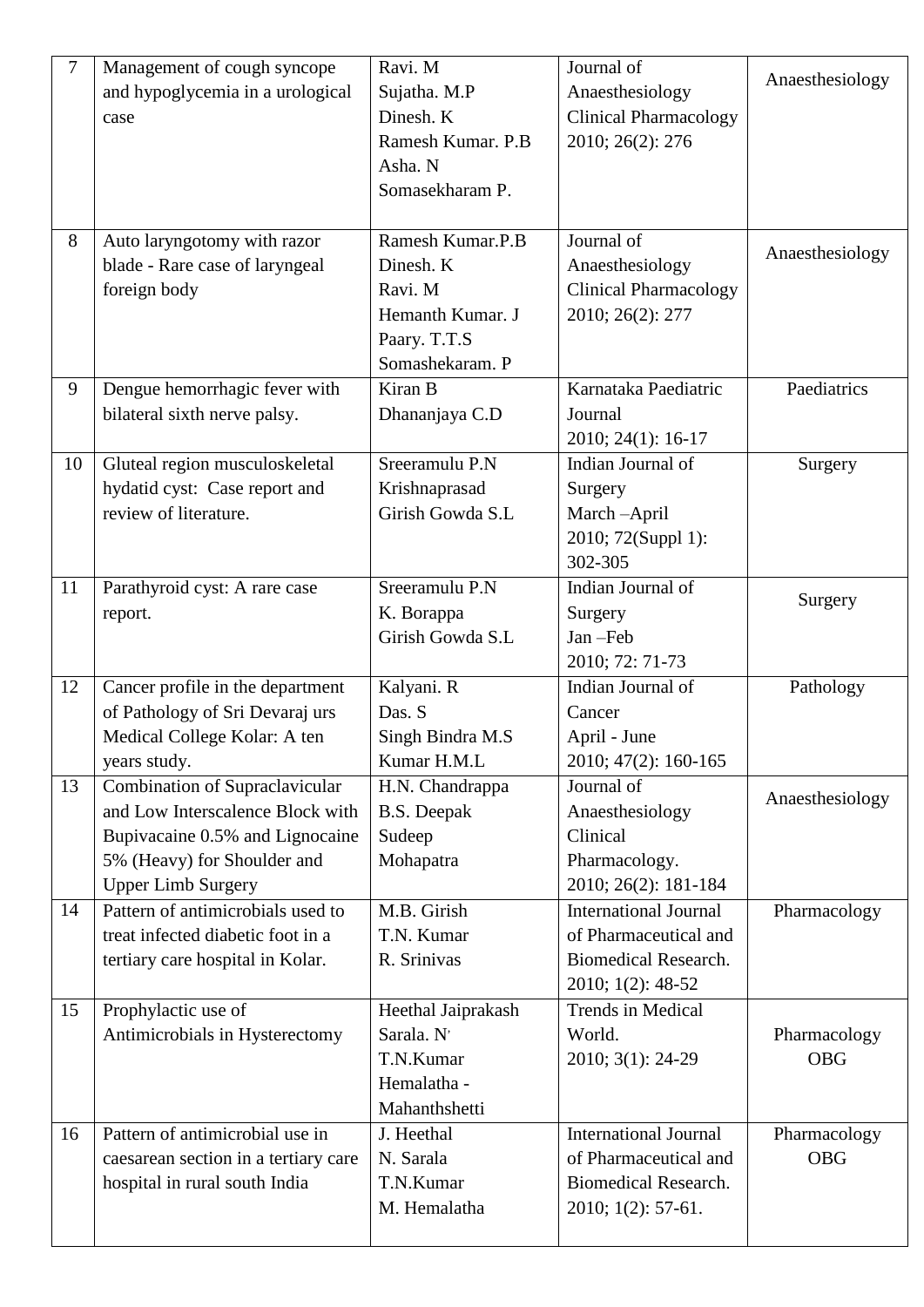| 17 | <b>Evidence of Fibrinolytic Protease</b> | C.D. Dayanand            | <b>International Journal</b> | Biochemistry    |
|----|------------------------------------------|--------------------------|------------------------------|-----------------|
|    | in the Latex of Synadenium               | N. Krishnamurthy         | of Biotechnology and         |                 |
|    | Grantii                                  |                          | Biochemistry.                |                 |
|    | Hooks 'f'                                |                          | 2010; 6(4): 645-655          |                 |
|    |                                          |                          |                              |                 |
| 18 | A pattern of antibiotic use in           | Sapna Patil              | <b>International Journal</b> | Pharmacology    |
|    | major head and neck cancer               | Azeem Mohiyddin          | of Pharmaceutical and        | <b>ENT</b>      |
|    | surgeries                                | T. N. Kumar <sup>1</sup> | <b>Biomedical Research.</b>  |                 |
|    |                                          |                          | 2010; 1(2): 65-68            |                 |
| 19 | $ACC-1$ $\beta$ -lactamase- producing    | <b>B.N. Gokul</b>        | <b>Emerging Infectious</b>   | Microbiology    |
|    | Salmonella enterica serovar              | G.A. Menezes             | <b>Diseases</b>              |                 |
|    | Typhi, India                             | <b>B.N.</b> Harish       | 2010: 16(7): 1170-71         |                 |
| 20 | Anaesthetic Management of                | Rajesh. S                | Journal of                   | Anaesthesiology |
|    | Cesarean Section in a Patient            | Somasekharam. P          | Anaesthesiology              |                 |
|    | With Acoustic Neuroma                    | Dinesh K                 | <b>Clinical Pharmacology</b> |                 |
|    |                                          | Pradeep Kumar            | 2010; 26(3): 399-400         |                 |
|    |                                          |                          |                              |                 |
| 21 | Tolperisone                              | Girish M.B               | Journal of                   | Pharmacology    |
|    |                                          | Bhuvana K                | Anaesthesiology              |                 |
|    |                                          | Sarala. N                | <b>Clinical Pharmacology</b> |                 |
|    |                                          | T.N Kumar                | 2010; 26(3): 363-364         |                 |
|    |                                          |                          |                              |                 |
| 22 | Third and fourth cranial nerve           | Anand. T. Talikoti       | Journal of                   |                 |
|    | involvement following trigeminal         | Dinesh. K                | Anaesthesiology              | Anaesthesiology |
|    | neurolytic block with absolute           | Hemanth Kumar. J         | Clinical                     |                 |
|    | alcohol.                                 | Hamsa Jayasheel          | Pharmacology.                |                 |
|    |                                          | Dinesh. M                | 2010; 26(3): 387-388         |                 |
| 23 | Postoperative hysterical                 | M. Ravi,                 | Indian Journal of            |                 |
|    | symptoms in a patient with               | P.B. Ramesh Kumar,       | Anaesthesia.                 | Anaesthesiology |
|    | epidural catheter.                       | K. Dinesh,               | 2010; 54(4): 360-61.         |                 |
|    |                                          | V.D. Deepak.             |                              |                 |
| 24 | A novel atypical antidepressant          | M. B. Girish,            | <b>International Journal</b> | Pharmacology    |
|    | drug: Agomelatine - A review             | K. Bhuvana,              | of Pharmaceutical and        |                 |
|    |                                          | G. Nagesh Raju,          | <b>Biomedical Research.</b>  |                 |
|    |                                          | N. Sarala.               | 2010; 1(3): 113-116.         |                 |
|    |                                          |                          |                              |                 |
| 25 | Intravenous Leiomyomatosis: A            | Hemalatha. A             | Journal of South Asian       | Pathology       |
|    | Silent Killer                            | Udaya Kumar. M           | Federation of                | <b>OBG</b>      |
|    |                                          | Suresh T.N               | Obstetrics and               |                 |
|    |                                          | Narayana Swamy.          | Gynecology.                  |                 |
|    |                                          |                          | 2010; 2(2): 153-154.         |                 |
| 26 | A comparative study of nebivolol         | G.N Sahana,              | Indian Journal of            | Pharmacology    |
|    | and (S) atenolol on blood pressure       | N. Sarala,               | Pharmacology.                | Medicine        |
|    | and heart rate on essential              | T.N. Kumar,              | December.                    |                 |
|    | hypertensive patients.                   | V. Lakshmaiah.           | 2010; 42(06): 401-           |                 |
|    |                                          |                          | 405.                         |                 |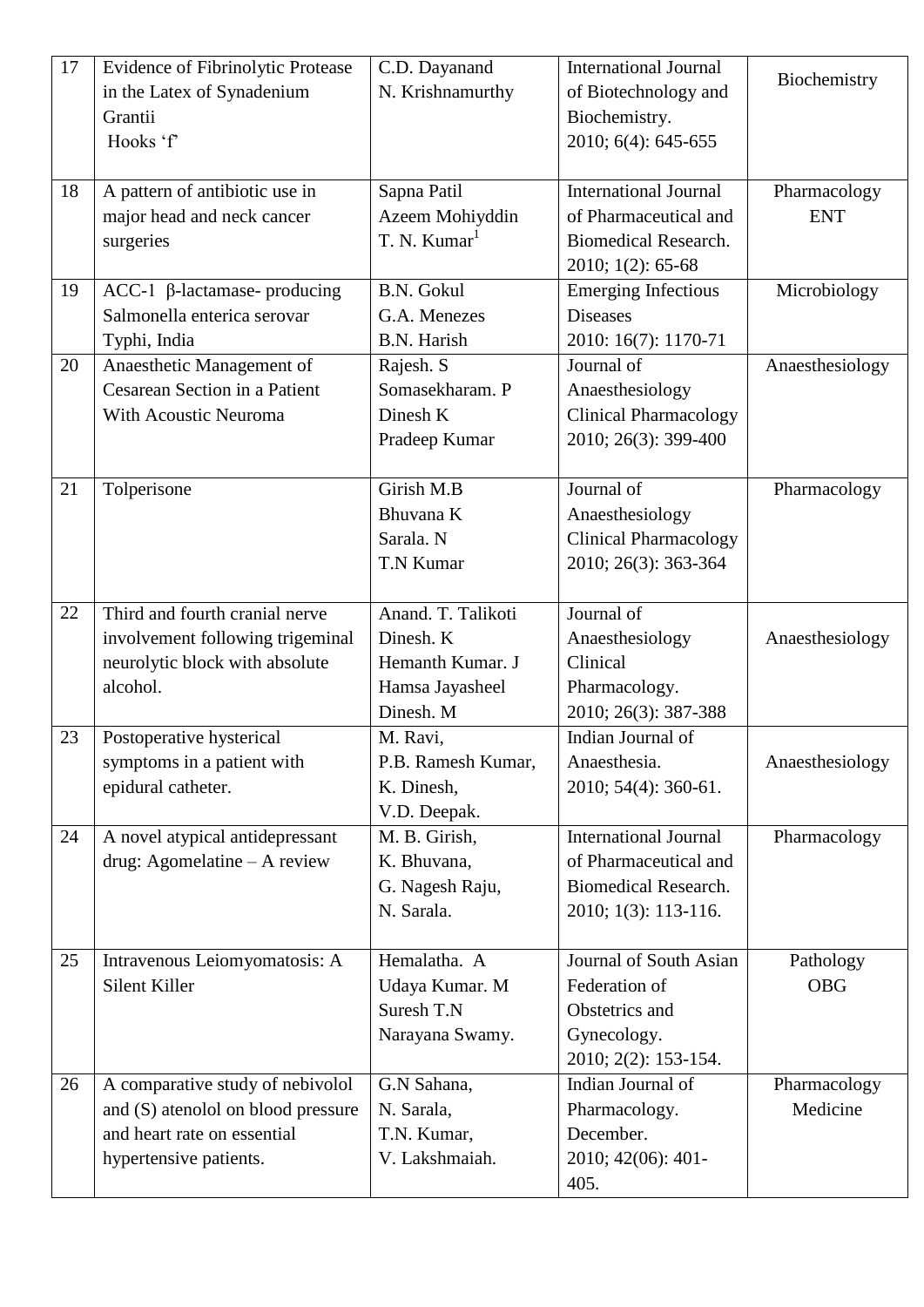| 27 | Topical tacrolimus:                                                    | Bhuvana K,                         | <b>International Journal</b> |                         |
|----|------------------------------------------------------------------------|------------------------------------|------------------------------|-------------------------|
|    | Pharmacological aspects.                                               | Sarala N,                          | of Biological &              | Pharmacology            |
|    |                                                                        | Gurcharan Singh,                   | Medical Research.            | Dermatology             |
|    |                                                                        | Kumar T.N.                         | 2010; 1(4): 337-340.         |                         |
|    |                                                                        |                                    |                              |                         |
| 28 | Serum zinc levels related to                                           | Ramya Konareddy <sup>1</sup>       | Biomedicine                  | Biochemistry            |
|    | protein energy malnutrition of                                         | Ashakiran $S^2$                    | 2010; 30(3): 335-339         | $(P.E.S - IMS)$         |
|    | Anganawadi schools in Kuppam                                           |                                    |                              | $Kuppam^1$              |
|    | Mandal, Chittor District, Andra                                        |                                    |                              |                         |
|    | Pradesh                                                                |                                    |                              |                         |
|    |                                                                        |                                    |                              |                         |
| 29 | Spectrum of gastro-intestinal                                          | R Kalyani                          | Journal of Indian            |                         |
|    | $cancers - A ten year study$                                           | Subhashish Das                     | Medical Association.         | Pathology               |
|    |                                                                        | M L Harendra Kumar                 | October                      |                         |
|    |                                                                        |                                    | 2010; 108(10): 659-          |                         |
|    |                                                                        |                                    | 652                          |                         |
|    |                                                                        |                                    |                              |                         |
| 30 | A brief review of Newly                                                | Paknikar Simi <sup>1</sup>         | Pharma Buzz                  | Pharmacology            |
|    | Approved Respiratory,                                                  | N. Sarala $2$                      | November                     | <b>External faculty</b> |
|    | Cardiovascular, &                                                      | Girish $M.T^2$                     | 2010; 5(11): 32-37           |                         |
|    | Gastrointestinal Drugs in India                                        |                                    |                              |                         |
|    |                                                                        |                                    |                              |                         |
| 31 | Anaesthestic Management of                                             | Girish Babu. N                     | Journal of                   | Anaesthesiology         |
|    | Emergency Cesarean Section in a                                        | Rajesh. S                          | Anaesthesiology              |                         |
|    | Patient with Holt Oram Syndrome                                        | Somasekharam. P                    | Clinical                     |                         |
|    |                                                                        | Pradeep Kumar                      | Pharmacology.                |                         |
|    |                                                                        |                                    | October                      |                         |
|    |                                                                        |                                    | 2010; 26(4): 541-543         |                         |
| 32 | Cholera outbreak in a village of                                       | E K Deepa                          | The Journal of the           | Microbiology            |
|    | Kolar District, Karnataka: Lost                                        | <b>S R Prasad</b>                  | Academy of clinical          | Comm. Medicine          |
|    | opportunities for prevention?                                          | C. Muninarayana                    | Microbiology.                |                         |
|    |                                                                        |                                    | 2010; 12(1): 19-23           |                         |
| 33 | Retroperitoneal cystic                                                 | Aparna Narasimha                   | Journal of Cytology          | Pathology               |
|    | schwannoma: A case report with                                         | ML Harendra Kumar                  | October                      | Surgery                 |
|    | review of literature                                                   | R Kalyani                          | 2010; 27(4): 136-139         |                         |
|    | (Case report)                                                          | M Madan                            |                              |                         |
| 34 | Plasmacytoma of tonsil diagnosed<br>by fine-needle aspiration cytology | Ramachandra V. Bhat<br>Prathima KM | Journal of Cytology<br>July  | Pathology               |
|    |                                                                        | Harendra Kumar ML                  | 2010; 27(3): 102-103         | <b>ENT</b>              |
|    |                                                                        | Narayana GK                        |                              |                         |
| 35 | Pattern of Cancer in Adolescent                                        | R Kalyani                          | <b>Asian Pacific Journal</b> | Pathology               |
|    | and Young Adults - A Ten Years                                         | Subhashish Das                     | of Cancer Prevention         |                         |
|    |                                                                        | <b>ML Harendra Kumar</b>           | 2010; 11: 655-659            |                         |
|    |                                                                        |                                    |                              |                         |
|    |                                                                        |                                    |                              |                         |
| 36 | Neonatal Umbilical Myiasis with                                        | Y.C. Beeregowda                    | Indian Journal of            | Paediatrics             |
|    | Sepsis                                                                 | <b>B.</b> Kiran                    | Paediatrics                  |                         |
|    |                                                                        | N. Yellappa Gowda                  | 2010; 77: 1443-144           |                         |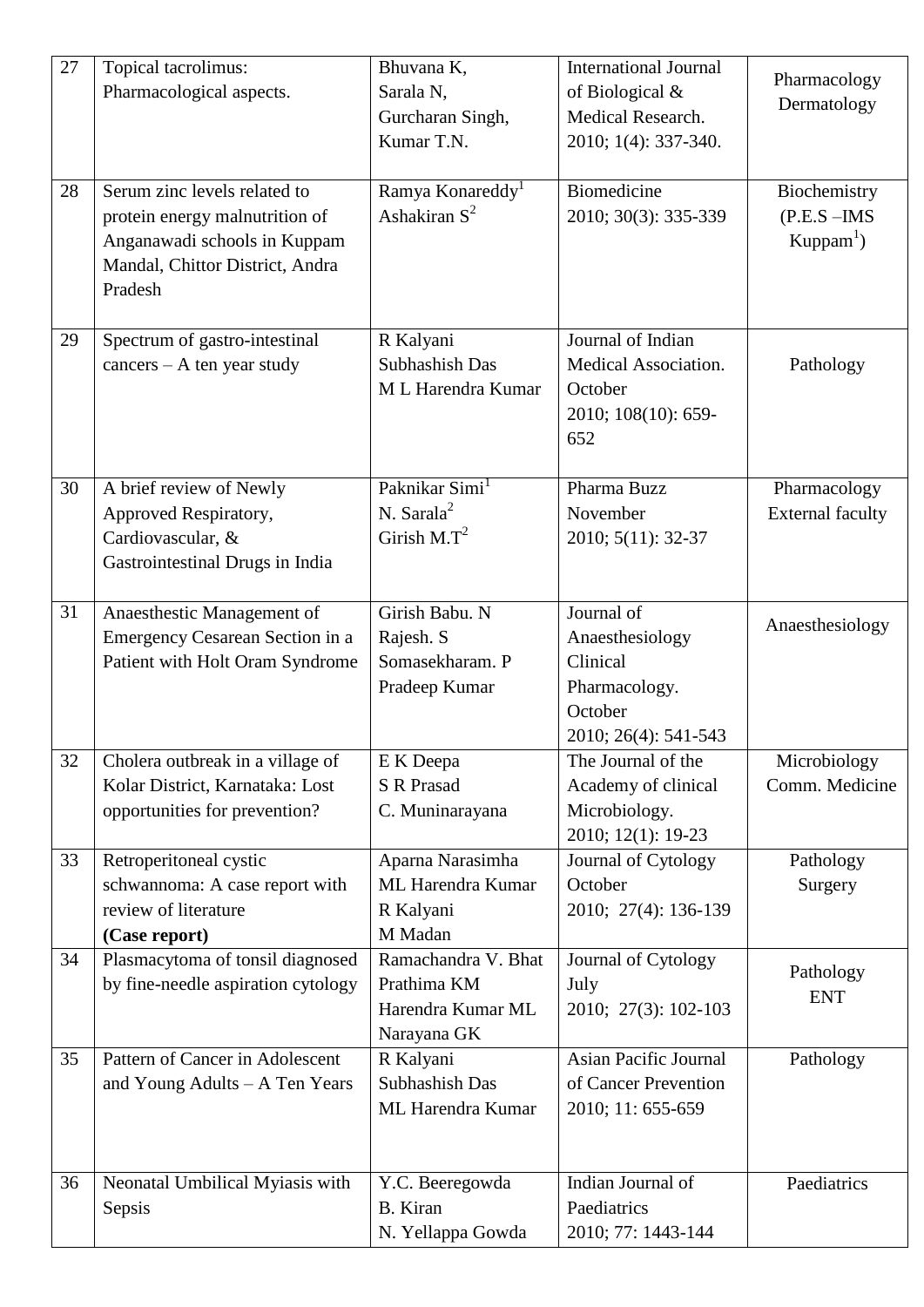| 37 | Study of lipid profile and          | Sumathi ME                   | <b>Biomedical Research</b>   |                         |
|----|-------------------------------------|------------------------------|------------------------------|-------------------------|
|    | oxidative stress in chronic renal   | Manjunath M Tembad'          | 2010; 21(4): 451-456.        | Biochemistry            |
|    | failure                             | Jayaprakash Murthy           |                              | <b>External faculty</b> |
|    |                                     | DS <sup>-</sup>              |                              |                         |
|    |                                     | Preethi B P                  |                              |                         |
| 38 | East or West, Breast Milk is the    | Madhavi Reddy.               | <b>Health Action</b>         |                         |
|    | <b>Best</b>                         | C. Muninarayana,             | 2010; 37                     | Medicine                |
|    |                                     |                              |                              | Comm.Medicine           |
|    |                                     |                              |                              |                         |
| 39 | A cell pattern approach to          | Basavaraj P                  | Journal of Cytology          | Pathology               |
|    | interpretation of fine needle       | Bommanahally                 | 2010; 27(4): 127-132         | <b>External faculty</b> |
|    | aspiration cytology of thyroid      | Ramachandra V Bhat           |                              |                         |
|    | lesions: A cyto-                    | Rupnarayan R                 |                              |                         |
|    | histomorphological study            |                              |                              |                         |
|    |                                     |                              |                              |                         |
| 40 | Anaesthetic Management of a         | Ravi M                       | Karnataka Anaesthesia        | Anaesthesiology         |
|    | Patient with Left Ventricular Clot  | Ramesh Kumar P B             | Journal.                     |                         |
|    | Posted for Laparotomy               | Dinesh K                     | 2010; 11(2): 40-41           |                         |
|    |                                     | Somasekharam P               |                              |                         |
|    |                                     |                              |                              |                         |
| 41 | Double gall bladder, a case report. | Sangeeta M                   | Anatomica Karnataka          | Anatomy                 |
|    | Embryological bases and clinical    | Raja Parthiban               | 2010; 4(2): 71-73            | <b>External faculty</b> |
|    | implications                        | Venkateshu K V               |                              |                         |
|    |                                     | Sridevi N S                  |                              |                         |
|    |                                     | Sanikop M B                  |                              |                         |
| 42 | Palmar dermatoglyphics in           | N S Sridevi                  | Romanian Journal of          |                         |
|    | carcinoma breast of Indian women    | C R Wilma Delphine -         | Morphological and            | Anatomy                 |
|    |                                     | Silvia                       | Embryology                   | <b>External faculty</b> |
|    |                                     | Roopa Kulkarni               | 2010; 51(3): 547-550         |                         |
|    |                                     | C Seshagiri                  |                              |                         |
| 43 | Topical Immunotherapy in            | Gurcharan Singh              | <b>International Journal</b> | Dermatology             |
|    | Alopecia Areata.                    | M S Lavanya                  | of Trichology.               |                         |
|    |                                     |                              | 2010; 2(1): 36-39.           |                         |
| 44 | Cosmeceutical testing: Ethical and  | Gurcharan Singh <sup>1</sup> | Indian Journal of            | Dermatology             |
|    | scientific issues.                  | Bhanu Prakash <sup>2</sup>   | Dermatology,                 | <b>External faculty</b> |
|    |                                     |                              | Venereology and              |                         |
|    |                                     |                              | Leprology.                   |                         |
|    |                                     |                              | 2010; 76(6): 701.            |                         |
| 45 | Emergency tracheotomy -A six        | Vinay Babu. S                | The Internet Journal of      |                         |
|    | year experience of a rural tertiary | Azeem Mohiyuddin,            | Otorhinolaryngology.         |                         |
|    | Hospital.                           | Indira Narasimhan,           | 2010;12(1)                   | <b>ENT</b>              |
|    |                                     | Narayan G K,                 |                              |                         |
|    |                                     | Venkatesh. U,                |                              |                         |
|    |                                     | Parvathi. G. Nair.           |                              |                         |
| 46 | Congenital Leukemia in a            | <b>Beere Gowda</b>           | National Journal of          |                         |
|    |                                     | T.N.Suresh                   | <b>Basic Medical</b>         | Paediatrics             |
|    | newborn with Down Syndrome; -       | Kiran                        |                              | Pathology               |
|    | A case report with review of        | Hemalatha. A                 | Sciences.                    |                         |
|    | literature.                         |                              | 2010; 1(2): 96-98            |                         |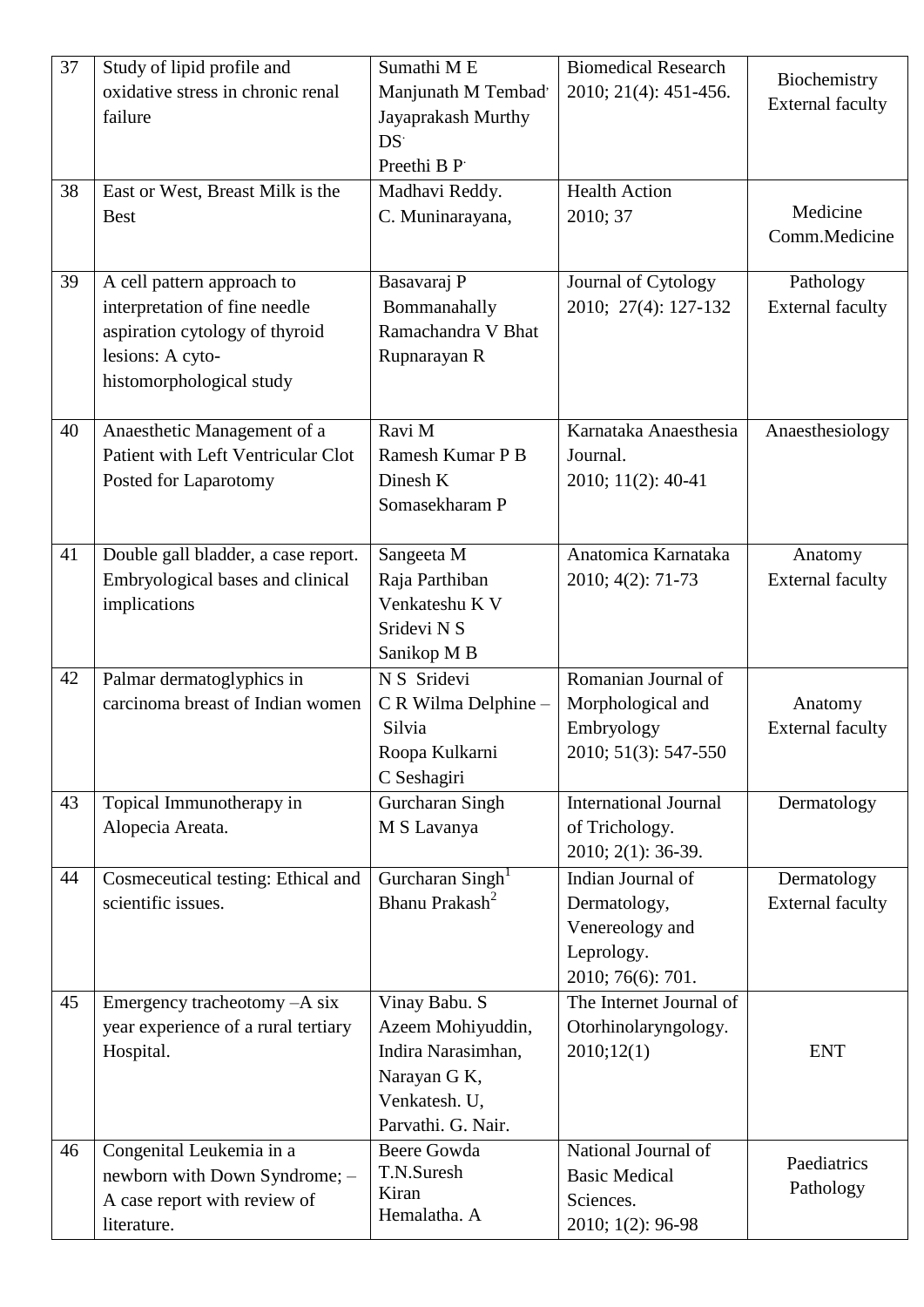| 47 | Histomorphological study of        | Manjula $K^1$        | National Journal of          | Pathology               |
|----|------------------------------------|----------------------|------------------------------|-------------------------|
|    | degenerative changes in            | Kadam                | <b>Basic Medical</b>         | <b>External faculty</b> |
|    | leiomyoma of myometrium.           | Satyanarqayana       | Sciences                     |                         |
|    |                                    | Rao                  | 2010; 1(2): 70-75.           |                         |
|    |                                    | Chandrashekhar H R   |                              |                         |
| 48 | A study on Lip Print Types among   | Annie J              | Journal of the Indian        | Forensic-               |
|    | the People of Kerala.              | M. Somashekar        | Academy of Forensic          | Medicine                |
|    |                                    | Umesh Babu R         | Medicine                     | <b>External faculty</b> |
|    |                                    |                      | $2010; 32(1): 6-7$           |                         |
| 49 | Is Serum Sialic Acid a Markar of   | Umesh Babu R,        | Journal of the Indian        | Forensic-               |
|    | Alcohol Abuse?.                    | Prashanth Kumar B G. | Society of Toxicology.       | -Medicine               |
|    |                                    |                      | 2010; 6(2): 30-33            | <b>External faculty</b> |
| 50 | Spectrum of Childhood              | Subhashish Das       | <b>Indian Medical</b>        | Pathology               |
|    | Malignancies in Kolar District-A   | Kalyani R            | Gazette.                     |                         |
|    | ten year study.                    | Harendra Kumar ML    | 2010: 144(12): 457-          |                         |
|    |                                    |                      | 462                          |                         |
| 51 | Chorioangioma (Placental           | Aparna Narasimha     | <b>Indian Medical</b>        | Pathology               |
|    | Haemangioma) - A case report       | A Shankar            | Gazette.                     | <b>External faculty</b> |
|    | with review of literature.         |                      | 2010: 144(12): 491-          |                         |
|    |                                    |                      | 93.                          |                         |
| 52 | Evaluation of efficacy of          | P Deepak,            | Indian Journal of            |                         |
|    | duloxetine in stress urinary       | T N Kumar,           | Pharmacology.                | Pharmacology            |
|    | incontinence in women.             | T K Sen.             | 2010;43(2): 176-179.         | Urology                 |
|    |                                    |                      |                              | <b>External faculty</b> |
| 53 | Behavior of serum uric acid and    | Ashakiran S,         | Current Neurobiology.        |                         |
|    | lipid profile in relation to       | N Krishnamurthy,     | 2010; 2(1): 57-61.           | Biochemistry            |
|    | glycemic status in proliferative   | Navin S,             |                              | Ophthalmology           |
|    | and non-proliferative diabetic     | Sandeep Patil.       |                              |                         |
|    | retinopathy.                       |                      |                              |                         |
| 54 | Ear Surgery: Otitis Media          | G K Narayana.        | Ahuja Publishing             | <b>ENT</b>              |
|    | <b>Surgery Text and Atlas</b>      |                      | House, New Delhi-35          |                         |
|    |                                    |                      | $1st$ Edition -2010          |                         |
| 55 | Ischaemic heart disease and        | Yathish TR,          | Pakistan Journal of          | External faculty,       |
|    | glycaemic control intype-2         | Nachal Annamalai'    | Physiology.                  | Physiology'             |
|    | diabetes mellitus by questionnaire | Vinutha Shankar      | 2010; 6(2): 50-53.           |                         |
|    | method                             |                      |                              |                         |
| 56 |                                    |                      |                              |                         |
|    | Radiation – Induced Alopecia       | Syed Yousuf Ali,     | <b>International Journal</b> |                         |
|    | $\mathbf{I}$                       | Gurcharan Singh      | of Trichology.               | External'               |
|    |                                    |                      | 2010; 2(2): 118-119.         | Dermatology'            |
| 57 | Mucinous carcinoma of the male     | Subhashish Das.      | Journal of Cancer            |                         |
|    | breast. J Can Res Ther             | Prabhakar Kalyani.   | Research and                 |                         |
|    | 2010;6:590-1                       |                      | Therapeutics                 | Pathology               |
|    |                                    |                      | 2010; 6(4): 590-591.         |                         |
| 58 | Comparison of visual, clinical and | S. Rekha,            | Int J Pharm Biomed           |                         |
|    | microbiological diagnosis of       | S. Jyothi,           | Res 2010;1(4):144-           |                         |
|    | symptomatic                        |                      | 148                          | Microbiology            |
|    | vaginal discharge in the           |                      |                              |                         |